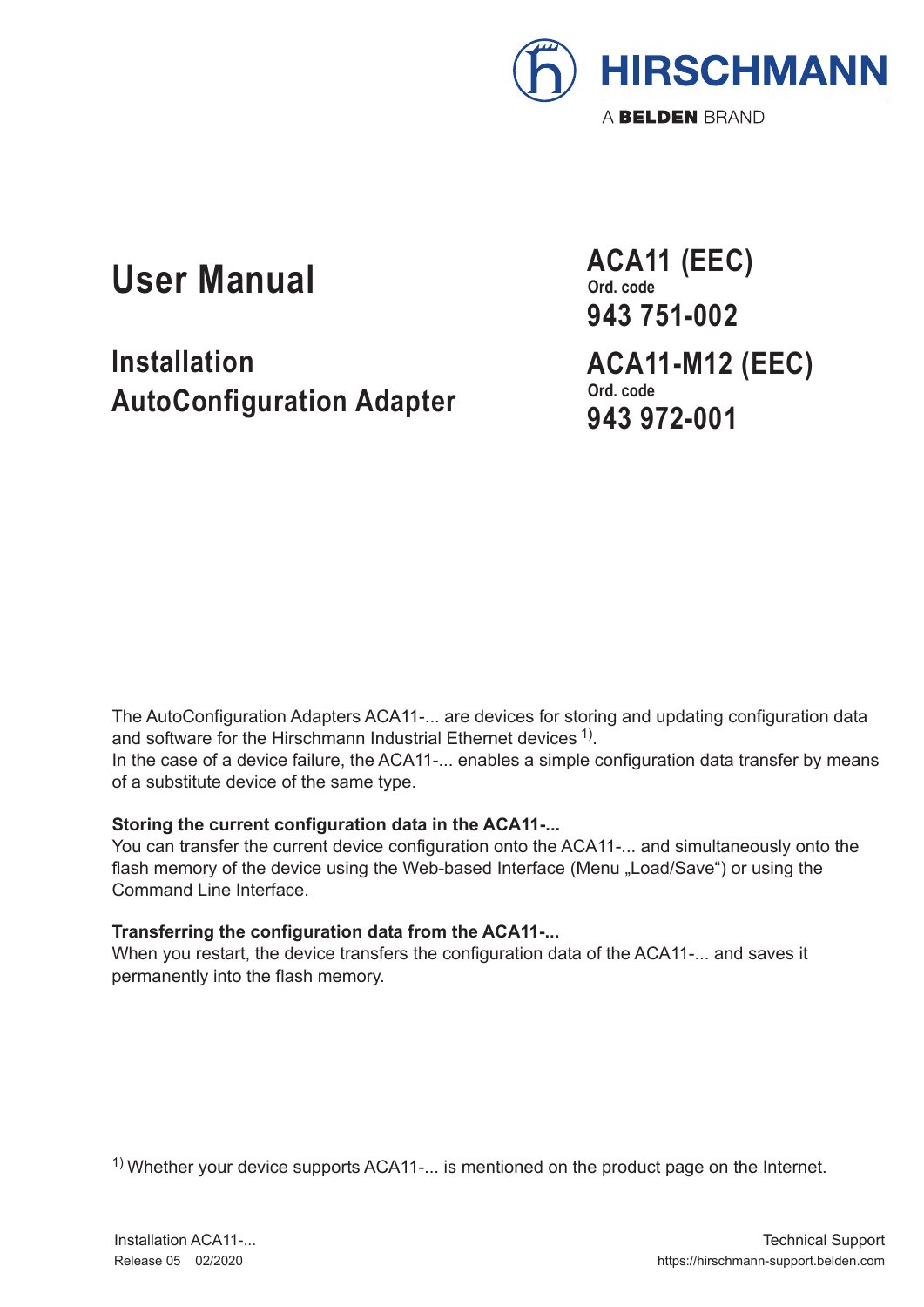# **Installing the ACA 11-...**

Plug the ACA11-... onto the V.24 or the M12 terminal of the device.

Note: When you restart, the device always assumes the configuration data of the ACA and saves them permanently into the flash memory. The status of the AutoConfiguration Adapter in the Webbased Interface or Command Line Interface shows you whether the configuration data of the ACA coincides with the configuration data of the device.

## **Notes:**

- The ACA11- is intended for use and connection only to listed Hirschmann Industrial Ethernet products providing Limited Power Source according to the EN 60950-1 requirements.
- Maximum Electrical Ratings:  $U_{in}: \pm 15$  V,  $I_{in}: 3$  mA.
- The ACA11-... is intended for use without an additonal extension-cable.
- Peripheral equipment must be suitable for the location it is used in.

**Relevant for use in explosion hazard areas (Hazardous Locations, Class I, Division 2)**

When using the ACA11-... devices as industrial control equipment, the following restrictions apply: This equipment is suitable for use in Class I, Division 2, Groups A, B, C, D − OR non-hazardous locations, if labeled "**FOR USE IN HAZARDOUS LOCATIONS**".

In addition, the following restrictions apply:

Ta:  $+32$  °F to  $+140$  °F (0 °C to  $+60$  °C), temperature code: T4 (standard)

Ta: -40 °F to +158 °F (-40 °C to +70 °C), temperature code: T4 for EEC and (EEC) types only (extended).

**WARNING – EXPLOSION HAZARD** – Do not disconnect equipment unless power has been removed or the area is known to be nonhazardous. To be supplied by a class 2 power supply or isolated low voltage limited energy (LVLE).

**WARNING – EXPLOSION HAZARD** – Substitution of any components may impair suitability for Class I, Division 2.

**Avertissement –** Risque d'explosion – Ne pas débrancher tant que le circuit est sous tension à moins que l'emplacement soit connu pour ne contenir aucune concentration de gaz inflammable.

**Avertissement –** Risque d'explosion – La substitution de tout composant peut rendre ce matériel incompatible pour une utilisation en classe I, division 2.

#### **ATEX directive 2014/34/EU – specific regulations for safe operation**

In Ex zone 2, only devices with a corresponding label may be operated. When operating the devices and modules in Ex zone 2, the following applies:

 $\langle x \rangle$  II 3G Ex nA IIC T4 Gc Ta: +32 °F ... +140 °F (0 °C ... +60 °C), temperature code: T4 (standard) Ta: -40  $\degree$ F  $\ldots$  +158  $\degree$ F (-40  $\degree$ C  $\ldots$  +70  $\degree$ C), temperature code: T4 for EEC and (EEC) types only (extended) DEKRA 12ATEX0258X

#### **Special conditions for safe use:**

Install the ACA11-...modules in a suitable enclosure according to EN 60079-15, taking into account the ambient conditions under which the equipment will be used.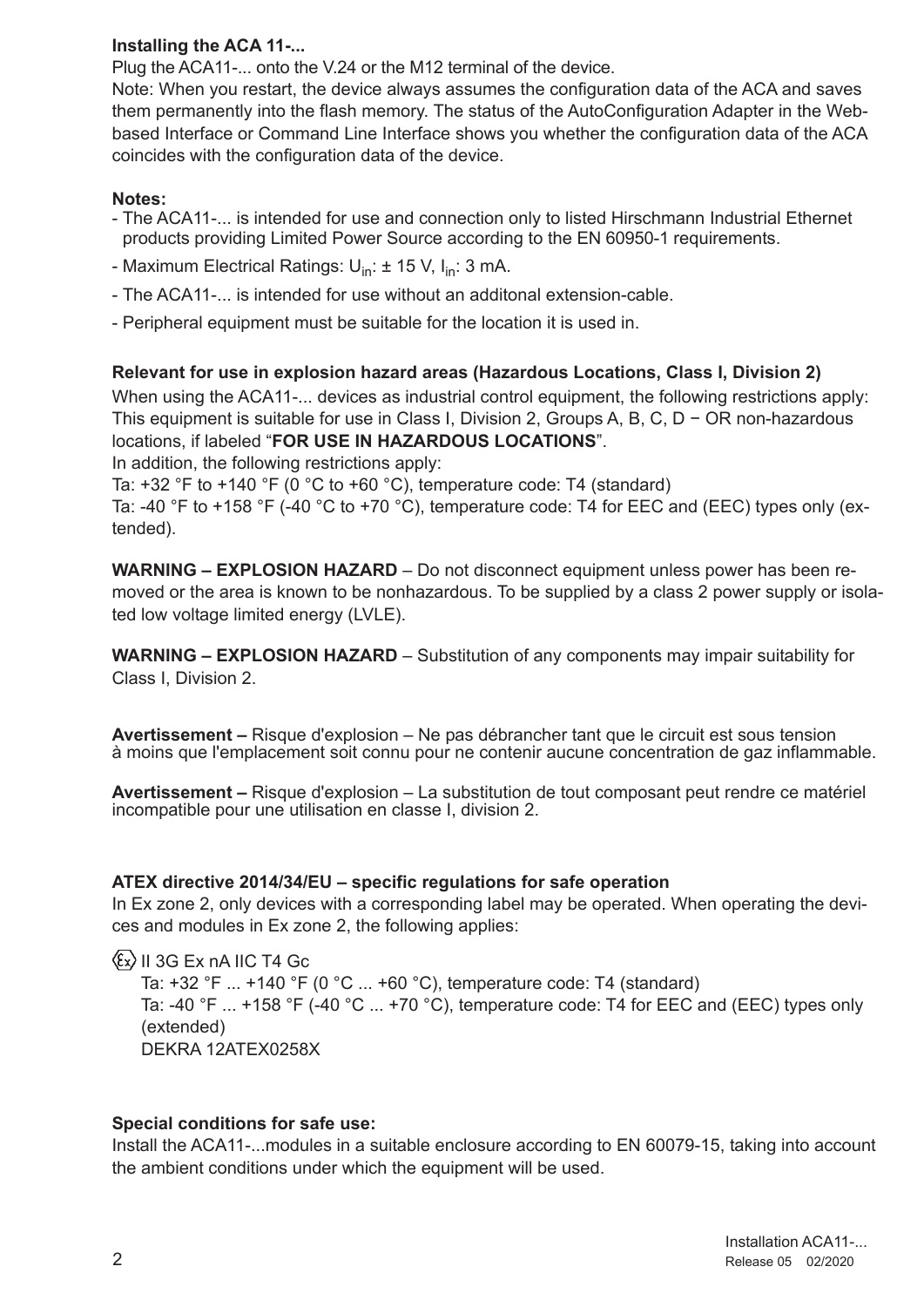## **Notes on the CE marking:**

The labeled devices comply with the regulations contained in the following European directives:

## 2011/65/EU and 2015/863/EU (RoHS)

Directive of the European Parliament and of the Council on the restriction of the use of certain hazardous substances in electrical and electronic equipment.

#### 2014/30/EU (EMC)

Directive of the European Parliament and of the Council on the harmonisation of the laws of the Member States relating to electromagnetic compatibility.

In accordance with the above-named EU directives, the EU conformity declaration will be available to the relevant authorities at the following address:

Hirschmann Automation and Control GmbH Stuttgarter Str. 45-51 72654 Neckartenzlingen Germany www.hirschmann.com

## **Technical questions**

For technical questions, please contact any Hirschmann dealer in your area or Hirschmann directly. You will find the addresses of our partners on the Internet at http://www.hirschmann.com.

A list of local telephone numbers and email addresses for technical support directly from Hirschmann is available at https://hirschmann-support.belden.com. This site also includes a free of charge knowledge base and a software download section.